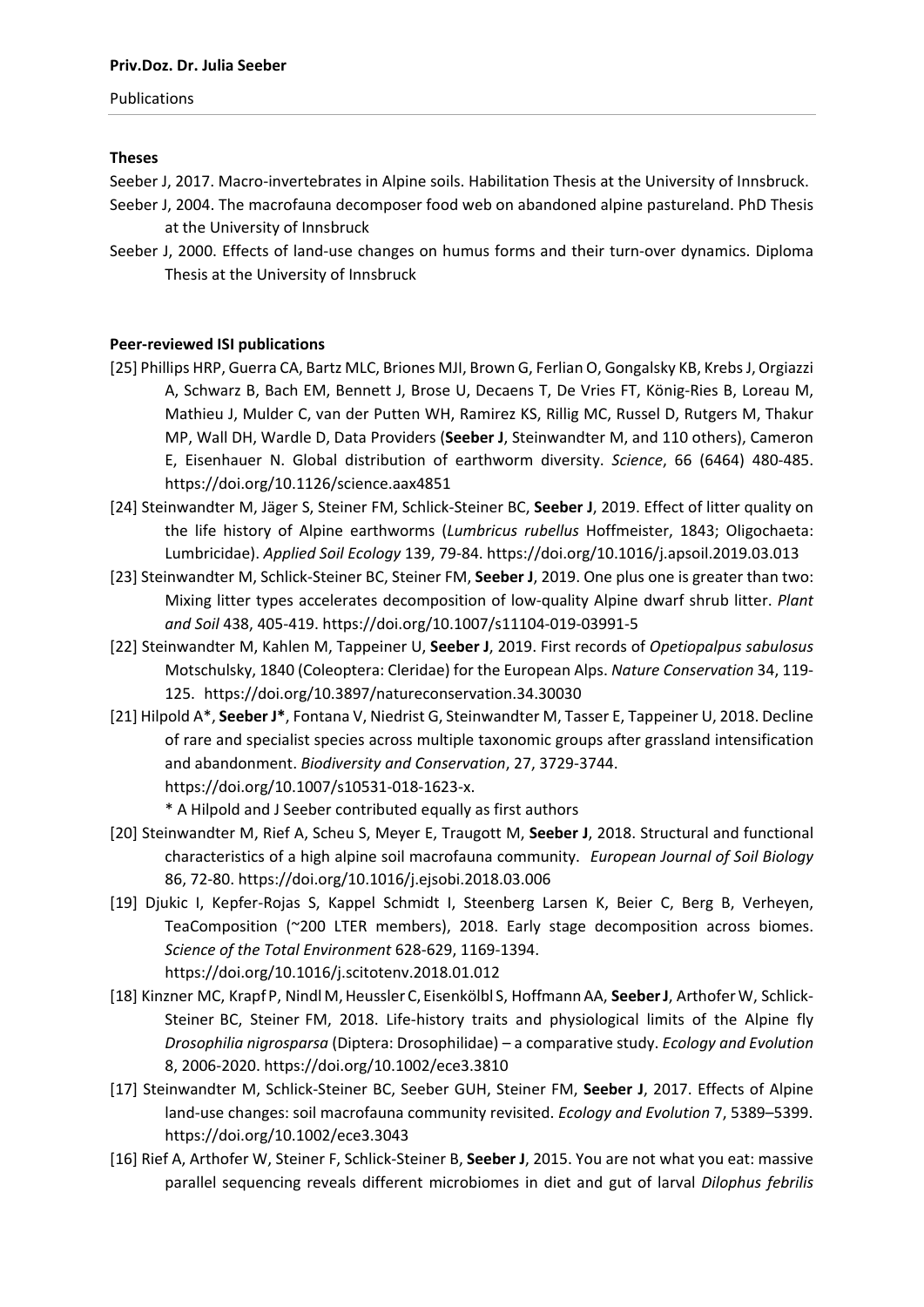(Diptera: Bibionidae). Genomic Resources Notes Accepted 1 June 2015 – 31 July 2015. *Molecular Ecology Resources* 15, 1510–1512. https://doi.org/10.1111/1755‐0998.12454

- [15] Kitz F, Steinwandter M, Traugott M, **Seeber J**, 2015. Increased decomposer diversity accelerates and potentially stabilises litter decomposition. *Soil Biology & Biochemistry* 83, 138‐141. https://doi.org/10.1016/j.soilbio.2015.01.026
- [14] Traugott M, Kamenova S, Ruess L, **Seeber J**, Plantegenest M., 2013. Empirically characterizing trophic networks: what DNA‐based methods, stable isotope and fatty acid analyses offer. *Advances in Ecological Research* 49, 177‐224. https://doi.org/10.1016/B978‐0‐12‐420002‐ 9.00003‐2
- [13] Rief A, Knapp BA, **Seeber J**, 2012. Palatability of selected alpine plant litters for the decomposer *Lumbricus rubellus* (Lumbricidae). *PLoS ONE 7(9),* e45345. doi:10.1371/journal.pone.0045345.
- [12] **Seeber J**, Rief A, Traugott M, Richter A, Bahn M, 2012. Drought‐induced reduction of recent C uptake by alpine springtails and mites. *Soil Biology & Biochemistry* 55, 37‐39. https://doi.org/10.1016/j.soilbio.2012.06.009
- [11] Knapp BA, Rief A, **Seeber J**, 2011. Microbial litter decomposition on managed and abandoned alpine pastureland. *Biology and Fertility of Soils* 47, 845‐851. https://doi.org/10.1007/s00374‐ 011‐0561‐5
- [10] Knapp BA, **Seeber J**, Rief A, Meyer E, Insam H, 2010. Microbial community composition of the gut microbiota of *Cylindroiulus fulviceps* (Diplopoda) as revealed by molecular fingerprinting and cloning. *Folia Microbiologica* 55, 489–496. https://doi.org/10.1007/s12223‐010‐0081‐y
- [9] **Seeber J**, Rief A, Seeber GUH, Meyer E, Traugott M, 2010. Molecular identification of decomposers from their faecal pellets. *Soil Biology & Biochemistry* 42, 1263‐1267. https://doi.org/10.1016/j.soilbio.2010.04.008
- [8] Knapp BA, Podmirseg SM, **Seeber J**, Meyer E, Insam H, 2009. Diet‐related composition of the gut microflora of *Lumbricus rubellus* Hoffmeister as revealed by a molecular fingerprinting technique and cloning. *Soil Biology & Biochemistry* 41, 2299‐2307. https://doi.org/10.1016/j.soilbio.2009.08.011
- [7] Knapp BA, **Seeber J**, Podmirseg SM, Rief A, Meyer E, Insam H, 2009. Molecular fingerprinting analysis of the gut microflora of *Cylindroiulus fulviceps* (Diplopoda). *Pedobiologia* 52, 325‐336. https://doi.org/10.1016/j.pedobi.2008.11.005
- [6] **Seeber J**, Langel R, Meyer E, Traugott M, 2009. Dwarf shrub litter as food source for macro‐ decomposers in alpine pastureland. *Applied Soil Ecology* 41, 178‐184. https://doi.org/10.1016/j.apsoil.2008.10.006
- [5] Knapp BA, **Seeber J**, Podmirseg S, Meyer E, Insam H, 2008. Application of denaturing gradient gel electrophoresis (DGGE) for analysing the gut microflora of *Lumbricus rubellus* Hoffmeister under different feeding conditions. *Bulletin of Entomological Research* 98, 271‐279. https://doi.org/10.1017/S0007485308006056
- [4] **Seeber J**, Seeber GUH, Langel R, Scheu S, Meyer E, 2008. The effect of macro‐invertebrates and plant litter of different quality on the release of N from litter to plant on alpine pastureland. *Biology and Fertility of Soils* 44, 783‐790. https://doi.org/10.1007/s00374‐008‐0282‐6
- [3] **Seeber J**, Scheu S, Meyer E, 2006. Effects of macro‐decomposers on litter decomposition and soil properties in alpine pastureland: A mesocosm experiment. *Applied Soil Ecology* 34, 168 – 175. https://doi.org/10.1016/j.apsoil.2006.02.004
- [2] **Seeber J**, Seeber GUH, Kössler W, Langel R, Scheu S, Meyer E, 2005. Abundance and trophic structure of macrofauna decomposers on alpine pastureland (Central Alps, Tyrol): effects of abandonment of pasturing. *Pedobiologia* 49, 221‐228.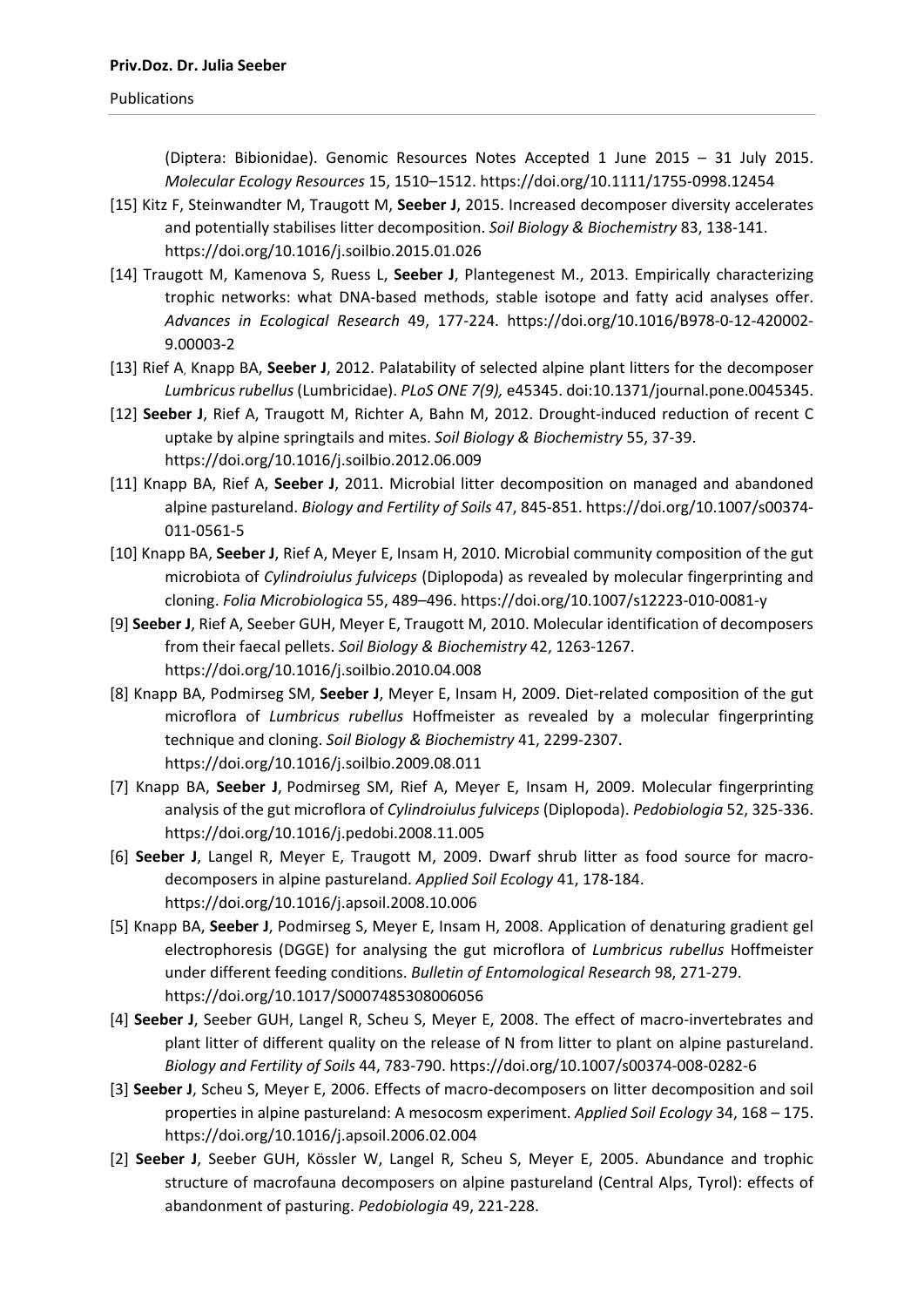#### Publications

https://doi.org/10.1016/j.pedobi.2004.10.003

[1] **Seeber J**, Seeber GUH, 2005. Effects of land‐use changes on humus forms on alpine pastureland (Central Alps, Tyrol). *Geoderma* 124, 215‐222. https://doi.org/10.1016/j.geoderma.2004.05.002

## **Book chapters**

[1] **Seeber J,** 2018. Pedosphäre – der Boden und seine Lebewelt. Klimareport Südtirol, Eurac research.

## **Proceedings**

- [3] Füreder L, Fetzner JW, Lackner R, Souty‐Grosset C, **Seeber J**, Stucki, T, Weinländer M, Sint D, 2012. Book of Abstracts of the 19th Symposium of the International Association of Astacology (IAA). August 26‐31, Innsbruck, Austria. International Association of Astacology.
- [2] Schrott M, Wagner AO, **Seeber J**, Meyer E, Insam H, Knapp BA, 2011. Molecular and cultivation‐ dependent analyses of the gut microbiota of *Lumbricus rubellus* and *Cylindroiulus fulviceps.* Proceedings of the 10<sup>th</sup> Central European Workshop on Soil Zoology, České Budějovice, Czech Republic. *Acta Societatis Zoologicae Bohemicae* 74, 117–122.
- [1] Seeber GUH, **SeeberJ**, 2004. Cultivation effects on humusformsin the Alpine Region: an application of mixed effects models. Proceedings of the Joint Statistical Meetings 2003, Section on Statistics & the Environment. *American Statistical Association*, Alexandria, pp. 3768 – 3771.

### **Peer‐reviewed, non‐ISI publications**

- [13] Schneider E, Steinwandter M, Seeber J (2019) Potential winners and losers of climate change in forests: comparing soil macro‐invertebrate communities of Alpine Larch and Stone Pine forests. *Gredleriana* 19, xx‐xx.
- [12] Wagner HC, Wiesmair B, Paill W, Degasperi G, Komposch C, Schattanek P, Schneider M, Aurenhammer S, Gunczy LW, Rabitsch W, Heimburg H, Zweidick O, Volkmer J, Frei B, Kerschbaumsteiner H, Huber E, Netzberger R, Borovsky R, Kunz G, Zechmeister T, Ockermüller E, Preiml S, Papenberg E, Kirchmair G, Fröhlich D, Allspach A, Zittra C, Svetnik I, Bodner M, Vogtenhuber P, Körner A, Thieme T, Christian E, **Seeber J**, Baumann J, Gross H, Hittorf M, Rausch H, Burckhardt D, Graf W, Baumgartner C, 2019. Bericht über das fünfte ÖEG‐ Insektencamp: Biodiversitätsforschung im Nationalpark Donau‐Auen (Wien, Niederösterreich). *Entomologica Austriaca* 26, 25‐113.
- [11] Hilpold A, Steinwandter M, Guariento E, **Seeber J**, 2019. Impressions from the Matsch/Mazia valley, part of the Inner‐Alpine dry valley system Vinschgau/Val Venosta (South Tyrol, Northern Italy). *Palearctic Grasslands* 40, 32‐35.
- [10] Steinwandter M, **Seeber J**, 2018. Wiederbestätigung von *Aporrectodea smaragdina* (ROSA, 1892) (Oligochaeta: Lumbricidae) für Südtirol aus dem Hochpustertal. *Gredleriana* 18, 123‐126.
- [9] Steinwandter M, Haas F, Degasperi G, Kahlen M, Rief A, **Seeber J**, 2018. Does green manuring positively affect the soil macro‐invertebrates in vineyards? A case study from Kaltern/Caldaro (South Tyrol, Italy). *Gredleriana* 18, 17‐26.
- [8] Wagner HC, Komposch C, Degasperi G, Schneider M, Kerschbaumsteiner H, Gunczy LW, Heimburg H, Frei B, Aurenhammer S, Zweidick O, Fuchs P, Netzberger R, Borovsky R, Kirchmair G, Preiml S, Teischinger G, Duda M, Korn R, Kunz G, Vogtenhuber P, Ockermüller E, S**eeber J**, Gunczy J, Allspach A, 2018. Bericht über das vierte ÖEG‐Insektencamp: Parasitische Ameisen,